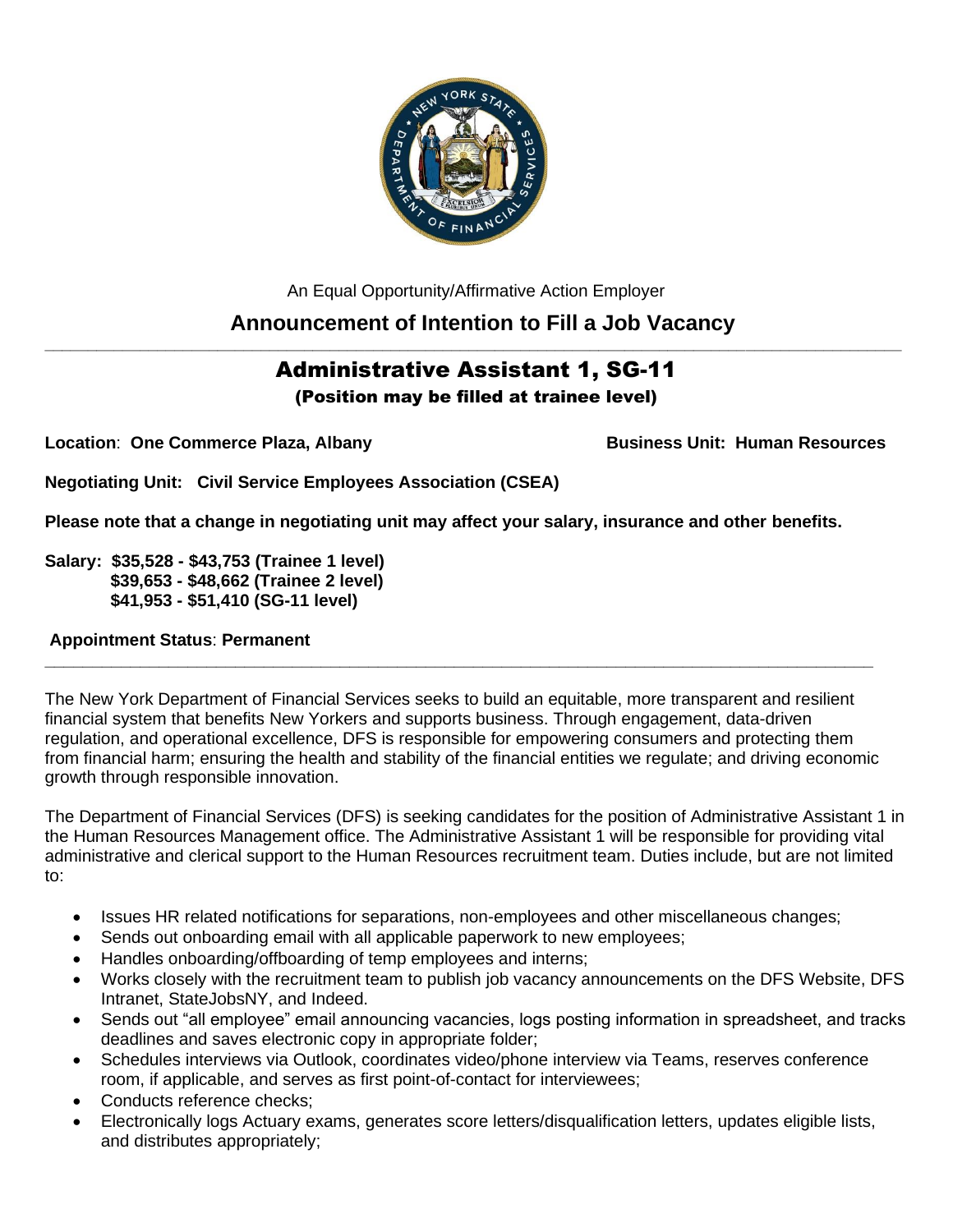- Monitors and responds to multiple HR electronic mailboxes;
- Greets and assists visitors to the Human Resources Management office;
- Answers telephones, responds to standard inquiries concerning the Human Resource Management office and refers technical questions to appropriate staff;
- Establishes and maintains manual and electronic files, searches for and retrieves requested materials and periodically purges obsolete materials; and
- Performs other duties in support of office operations.

### **Preferred Skills:**

- Strong written and clear communication skills are preferred.
- Should be a self-starter, outgoing and team-oriented.
- Strong attention to detail and organizational skills are a must.
- Computer proficiency in Microsoft Office Suite, including Outlook, Word, Excel, etc. is a mandatory component of the assignment.

#### **Appointment Method:**

**List Appointment**: Candidates must be reachable on the Civil Service eligible list for Secretary 1, #37-923.

**Transfer:** Candidates in a title eligible for transfer via Section 70.1 of the Civil Service Law are encouraged to apply. Information regarding transfer eligibility may be available on the Civil Service Career Mobility Office website at<http://careermobilityoffice.cs.ny.gov/cmo/>

Eligible candidates who transfer to the Administrative Assistant Trainee 1, NS (equated to SG-08) will be required to serve in a two-year traineeship and complete mandatory courses through the CSEA Partnership via SLMS prior to advancing to the Administrative Assistant 1, SG-11.

**Administrative Assistant Traineeship Coursework Requirements**: Trainees will be required to take eight courses, four mandatory and four electives, in the following administrative core competencies: Computer Skills and Technology; Interpersonal and Customer Relations; Professionalism and Self-Management; Verbal and Written Communication. Candidates appointed to Administrative Assistant Trainee 1 must complete one mandatory course in each of the core competencies within one year of appointment. The mandatory courses are Microsoft Word Basics, Customer Service, Organized Office Worker, and Successful Business Writing. Advancement from Administrative Assistant Trainee 1 to Administrative Assistant Trainee 2 is contingent upon completion of one year of permanent competitive or 55b/c service as an Administrative Assistant Trainee 1 and completion of the four mandatory courses. Candidates appointed to or advanced to Administrative Assistant Trainee 2 must complete one elective course in each of the core competencies prior to the completion of the Administrative Assistant Traineeship. Advancement from Administrative Assistant Trainee 2 to Administrative Assistant 1 is contingent upon completion of the requisite courses. Failure to complete the requisite courses prior to the completion of the Administrative Assistant Traineeship will result in removal from employment. For additional information visit [https://nyscseapartnership.org/AdminAssistTraineeship/FAQ.cfm.](https://nyscseapartnership.org/AdminAssistTraineeship/FAQ.cfm)

**To Apply:** Interested qualified candidates must submit a resume and letter of interest by **July 1, 2022,** to the email address listed below. Please include (**Box AA1-HR-07368**) in the subject line of your email to ensure receipt of your application. **Email submissions are preferred.** 

> Christine McCann **Box AA1-HR-07368** New York State Department of Financial Services Office of Human Resources Management 99 Washington Avenue, Suite 301